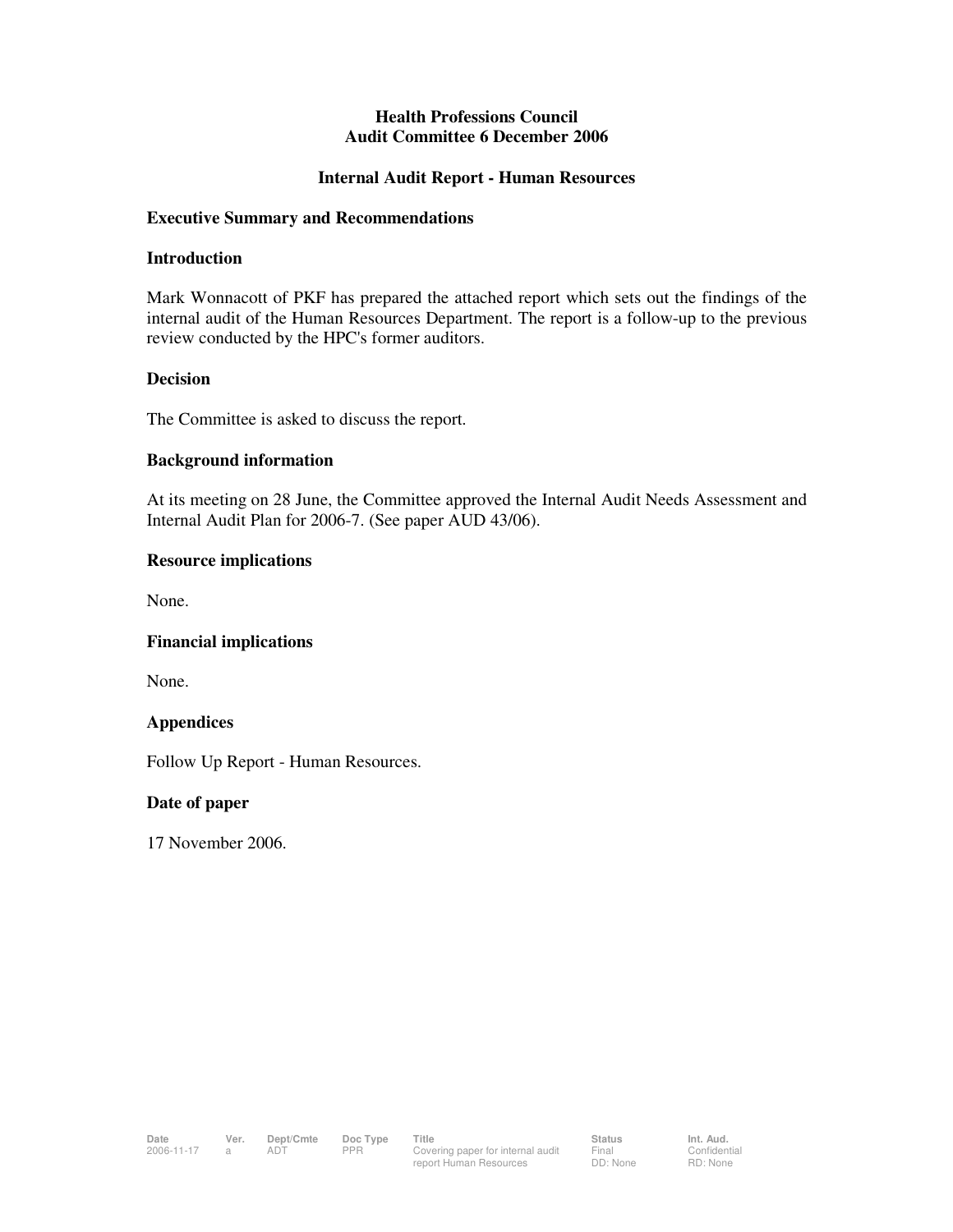

health professions council jрс

# **Follow Up Report - Human Resources**

**September 2006** 

Final - Confidential

#### **Assurance Level**

**Satisfactory** – Satisfactory design of internal control that addresses the main risks and is operating as intended but falls short of best practice.

**Audit Team** – Mark Wonnacott

**Staff Interviewed** – Larissa Foster, Kelly Webster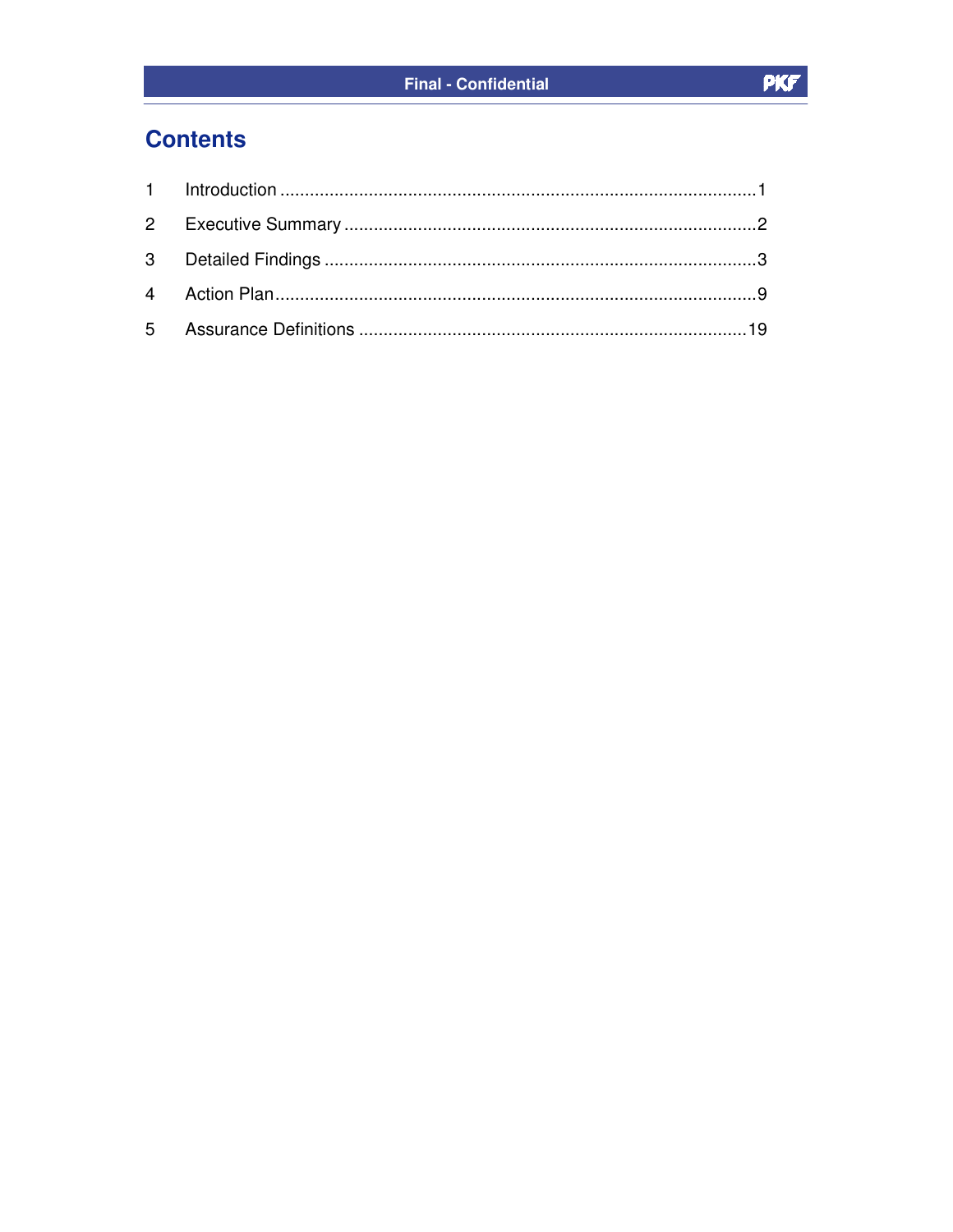### **1 Introduction**

- 1.1 This audit forms part of our 2006/2007 internal audit, which was agreed with management and the Audit Committee in June 2006.
- 1.2 The review supports the annual statement on internal control required by the Treasury and was carried out in accordance with Government Internal Audit Standards.
- 1.3 The purpose of our review was to:
	- Ascertain the extent to which previously agreed audit recommendations raised by BDO Stoy Hayward have been implemented; and
	- Consider any changes in internal control framework since our last review in these areas and the relevance and applicability of previously agreed recommendations.
- 1.4 Our work was carried out primarily by holding discussions with relevant staff and the review of any available documentation.
- 1.5 This report has been prepared as part of the internal audit of the Health Professions Council under the terms of the engagement for internal audit services. It has been prepared for the Health Professions Council and we neither accept nor assume any responsibility or duty of care to any third party in relation to it. The conclusions and recommendations are based on the results of audit work carried out and are reported in good faith. However, our methodology relies upon explanations by managers and sample testing and management should satisfy itself of the validity of any recommendations before acting upon them.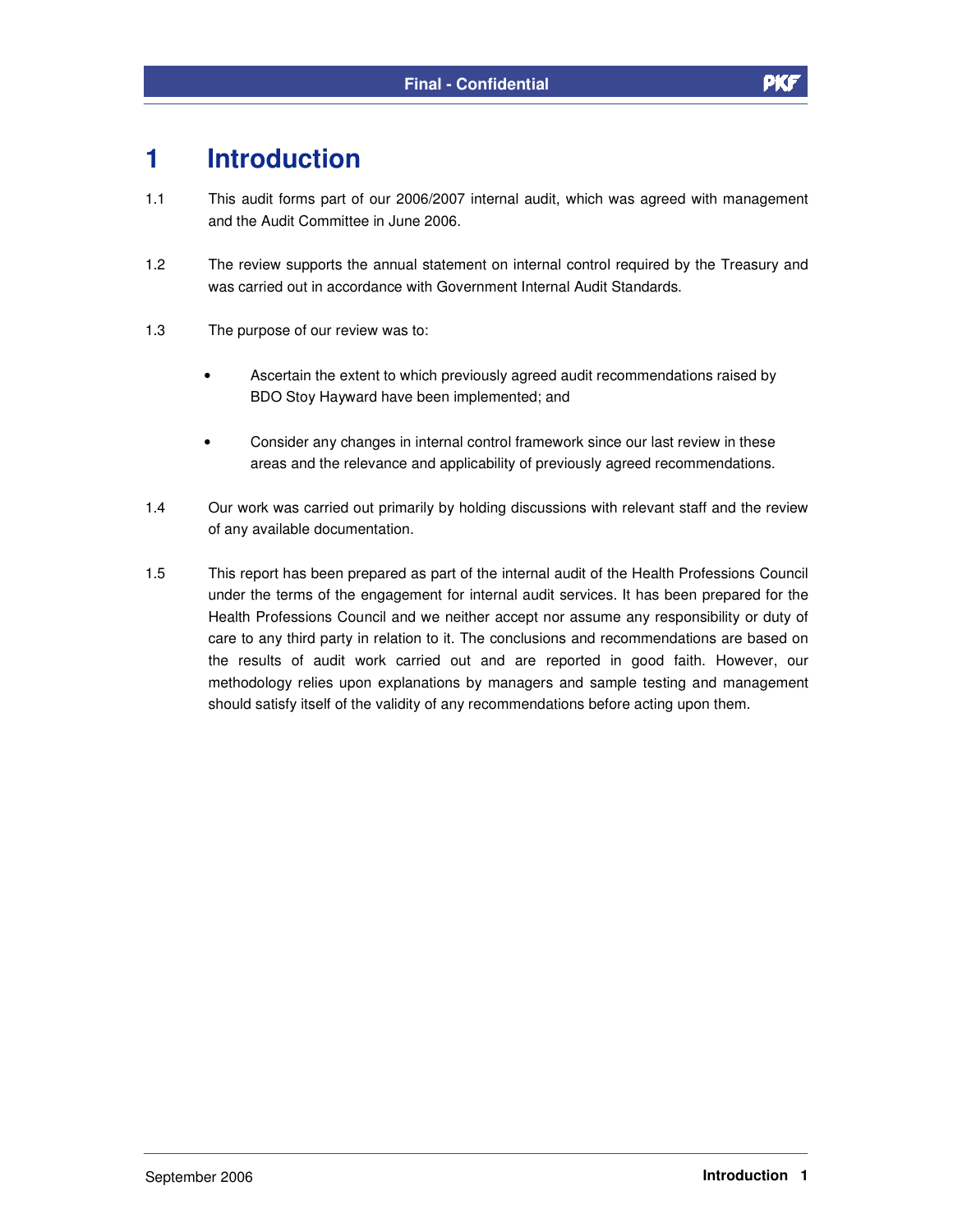## **2 Executive Summary**

2.1 This report summarises the work undertaken by PKF and our conclusions on internal control in respect of our ongoing review of audit recommendations and reporting to the audit committee. The report summarises the progress made by the Health Professions Council towards implementing recommendations raised during the 2004/05 review of Human Resources.

#### **Overall Conclusion**

- 2.2 The previous review of Human Resources conducted by BDO Stoy Hayward concluded that the level of control over human resources was that **controls appear deficient**. There was a high number of recommendations were raised to improve overall control within this area.
- 2.3 Our review established that all of the recommendations within this area had been addressed and we now note internal control in this area as **satisfactory**. HPC now has policies and procedures in place and these are being consistently applied throughout the organisation.
- 2.4 A large amount of work has gone into implementing these systems and will ensure that the Human Resources department continues to help senior management actively manage the business.
- 2.5 Finally, we wish to thank all members of staff for their availability, co-operation and assistance during the course of our review.

**PKF (UK) LLP September 2006**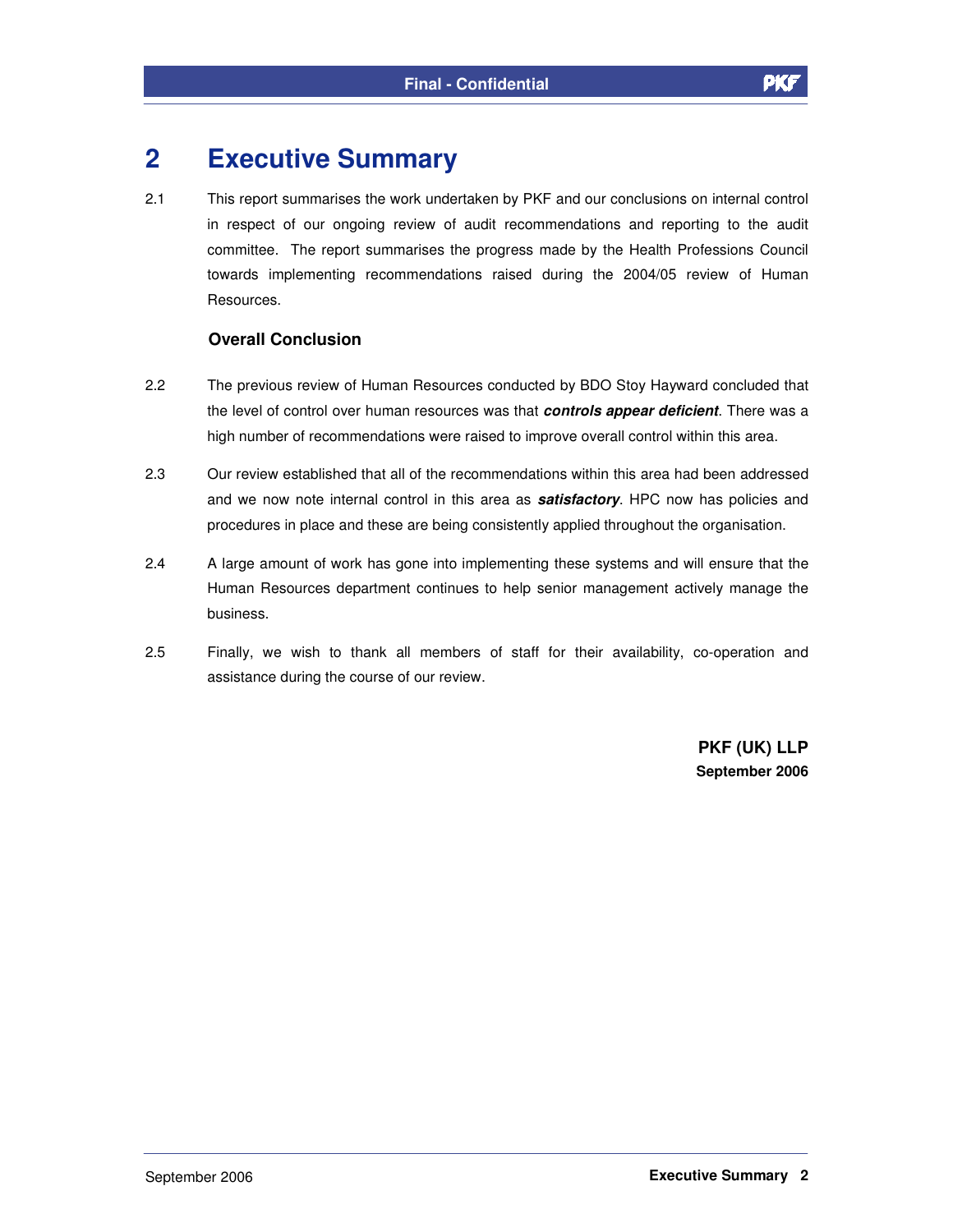# **3 Detailed Findings**

#### **Progress with Implementation of Recommendations**

#### **Recruitment of Employees**

- 3.1 It was established that from a review of fourteen new employees there were a number cases where references had not been obtained, there was no evidence of an employee induction taking place, interview notes had not been retained or a recruitment authorisation form was not held.
- 3.2 It was recommended that a file checklist be prepared detailing all the relevant forms that are required for each employee file and that files for new starters are reviewed and missing documentation obtained where practical.

#### **Findings from follow up review**

- 3.3 A new starter checklist is now in place and used for all new starters. The HR department have developed the checklist with assistance from their Employment Lawyers. The checklist ensures that each item is signed off by line management and HR.
- 3.4 We have undertaken testing of a sample of new starters and have confirmed that the new starter checklist has been used and that for the sample tested a recruitment authorisation form, completed induction forms, references and interview notes have been retained on file.
- 3.5 The agreed actions in this area have therefore been satisfactorily implemented.

#### **Evidence of Entitlement to Work in the UK**

- 3.6 It was ascertained that in a number of cases there was no evidence of the employees' entitlement to work in the UK of the employees file.
- 3.7 It was recommended that adequate evidence of entitlement to work within the UK should be obtained for all new members of staff and a copy of such evidence should be retained on each employees file.

#### **Findings from follow up review**

- 3.8 A review of all employee files has been undertaken by the HR department to ensure that evidence of entitlement to work in the UK is recorded on the file.
- 3.9 We have reviewed a sample of files and found one instance where no evidence was shown on the individuals file. We recommend that HR review the files again to ensure that such evidence exists for all employees.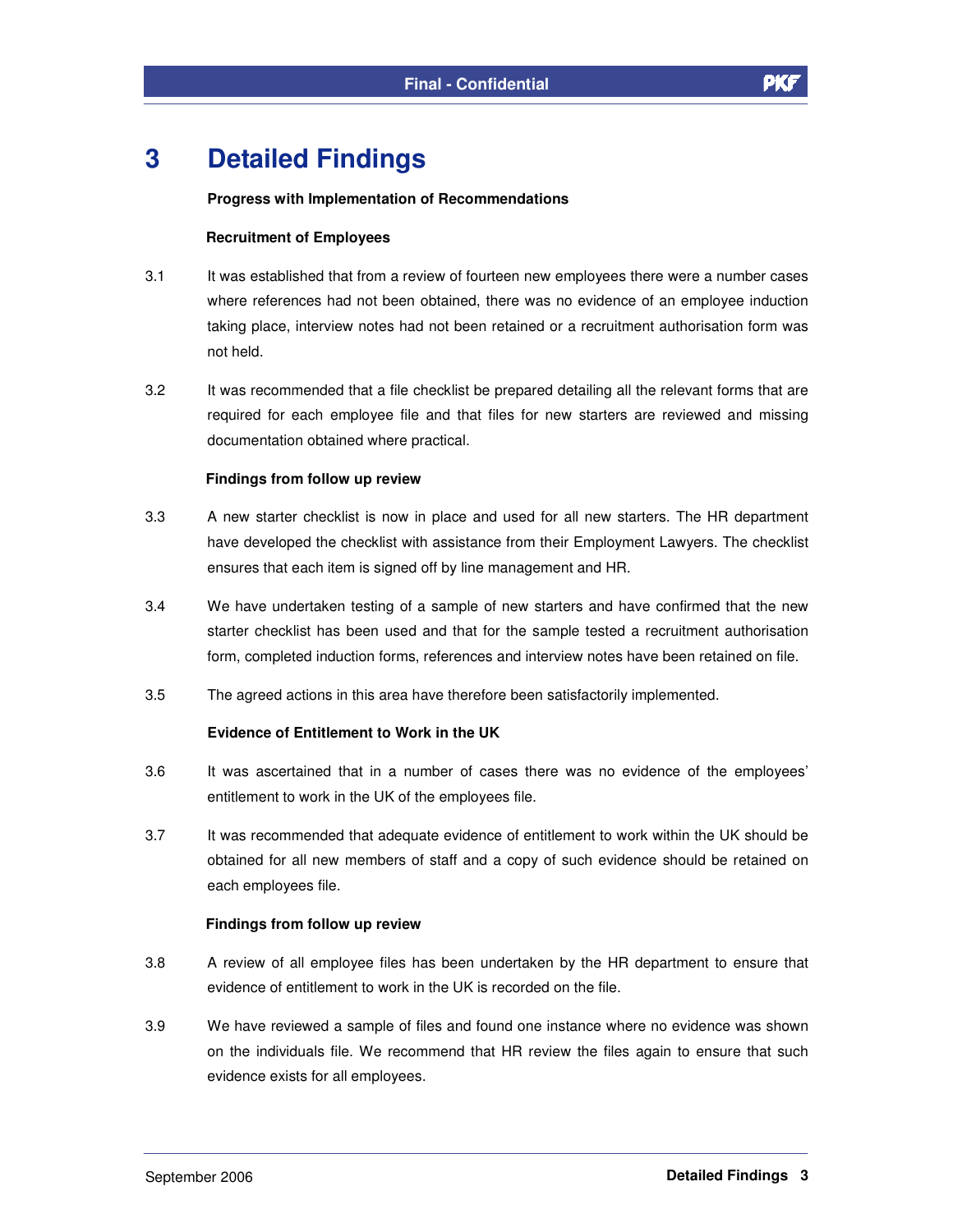#### **Long Term Sickness**

3.10 It was established that the monitoring of long term sickness had been delegated to line management and that upon review of individual employee files there was a lack of evidence of monitoring retained within the files. It was recommended that documentation detailing the monitoring of employees on long term absence should be maintained within their personnel file.

#### **Findings from follow up review**

- 3.11 We have reviewed a sample of files for individuals with known long term absence. In each case we found the appropriate evidence for:
	- Review meetings held with the employee to determine progress;
	- Referrals made to an Occupational Health doctor for a second opinion and the results of referrals; and
	- Return to work meetings held with the employee.
- 3.12 The agreed actions in this area have therefore been satisfactorily implemented.

#### **Approval of Partners**

3.13 It was established that there was no written documentation in place for evidencing the approval to recruit new partners. It was recommended that a standard form should be introduced to evidence the justification and approval of any new partners.

#### **Findings from follow up review**

- 3.14 A form has now been introduced for the recruitment of new partners. There is a separate form for Registration Assessor, Visitor and Panel Members. This form requires the authorisation of the Department Director, Partner Manager, Finance Director and the Chief Executive.
- 3.15 The agreed actions in this area have therefore been satisfactorily implemented.

#### **Leaving Procedures**

- 3.16 It was established that when an employee left the HPC there was no evidence of checks undertaken to ensure that all appropriate information had been obtained and equipment returned prior to the employee's leaving date. It was recommended that a leavers checklist should be introduced to ensure that all relevant information was checked.
- 3.17 Leavers were completing a exit questionnaire on a voluntary basis when leaving the organisation. However, employees were not being offered the opportunity to conduct an exit interview.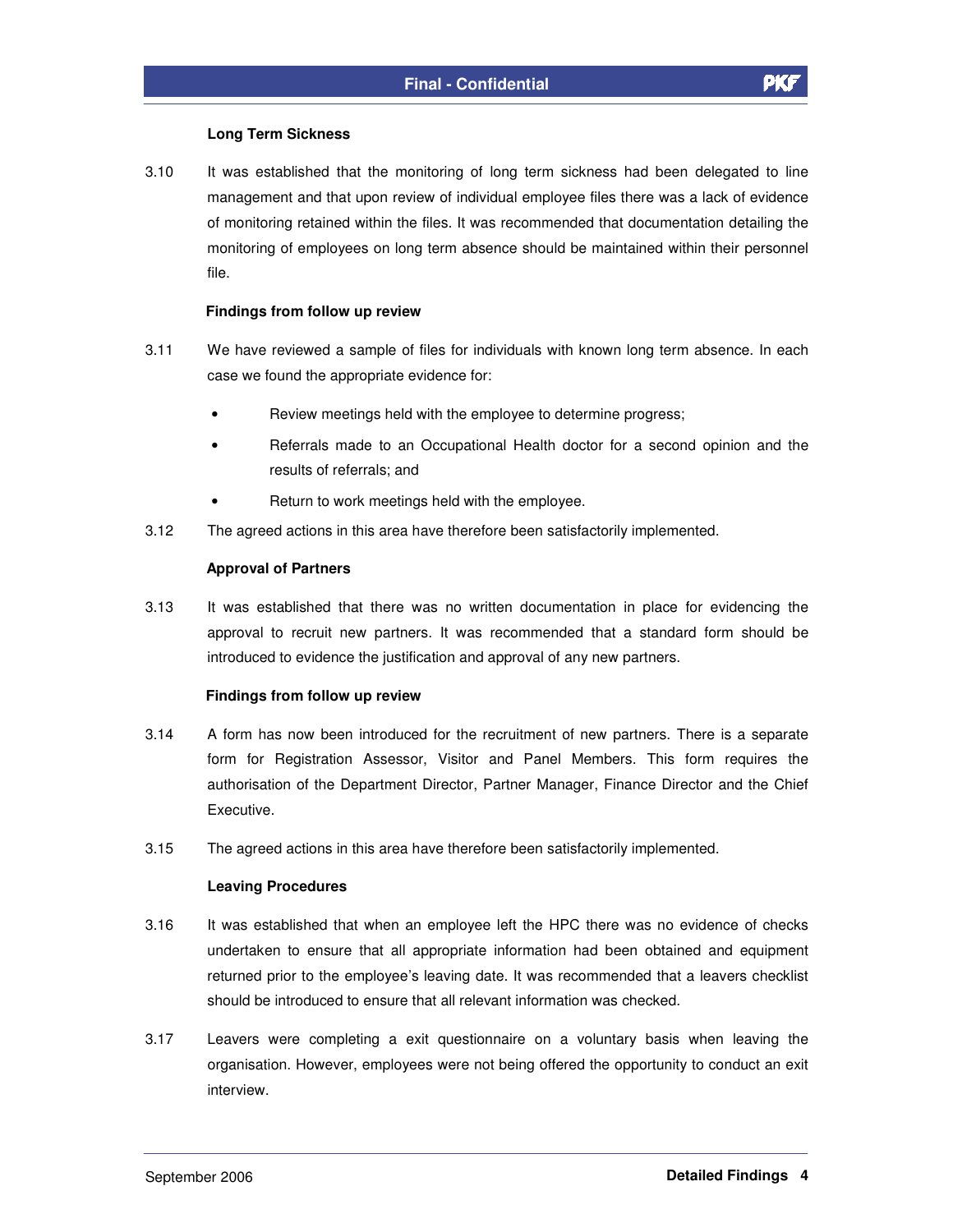#### **Findings from follow up review**

- 3.18 A leavers checklist has been introduced by the HR department and is being operated by all leavers at the HPC. We have undertaken sample testing and this has indicated that the checklist is being operated and completed correctly.
- 3.19 All leavers are now offered the opportunity to have an exit interview. The HR department have devised an exit procedure to be followed by management and has devised a proforma exit interview form to be used when conducting exit interviews. We have undertaken sample testing and this has indicated that the exit interview process is operated effectively.
- 3.20 The agreed actions in this area have therefore been satisfactorily implemented.

#### **Amendments to HR Records**

3.21 It was established that through testing that salary details recorded on the HR system did not match the salary details recorded in the payroll department. It was recommended that all documentation authorising amendments to employee's records should be signed as evidence of input into the HR system.

#### **Findings from follow up review**

- 3.22 All amendments to an individuals details are now processed using a form which requires the individuals signature and signature of member of the HR department. To enhance the control environment no changes are now made to the payroll apart from the monthly summary of changes that is provided by the HR adviser and authorised by the HR Director. This ensures that all amendments to payroll agree to the HR records.
- 3.23 The agreed actions in this area have therefore been satisfactorily implemented.

#### **Temporary Staff**

3.24 It was noted that there was no monitoring carried out of the end dates of employees on short term contracts. It was recommended that employees with temporary contracts are identified and that the HR system is utilised to flag those individuals end dates.

#### **Findings from follow up review**

- 3.25 The HR department have undertaken an exercise to identify all employees that are employed on a temporary contract basis.
- 3.26 The agreed actions in this area have therefore been satisfactorily implemented. This analysis is used and incorporated into the monthly changes summary provided to payroll for amendments to the payroll. The HR adviser also utilised the diary facility to prompt changes with temporary staff.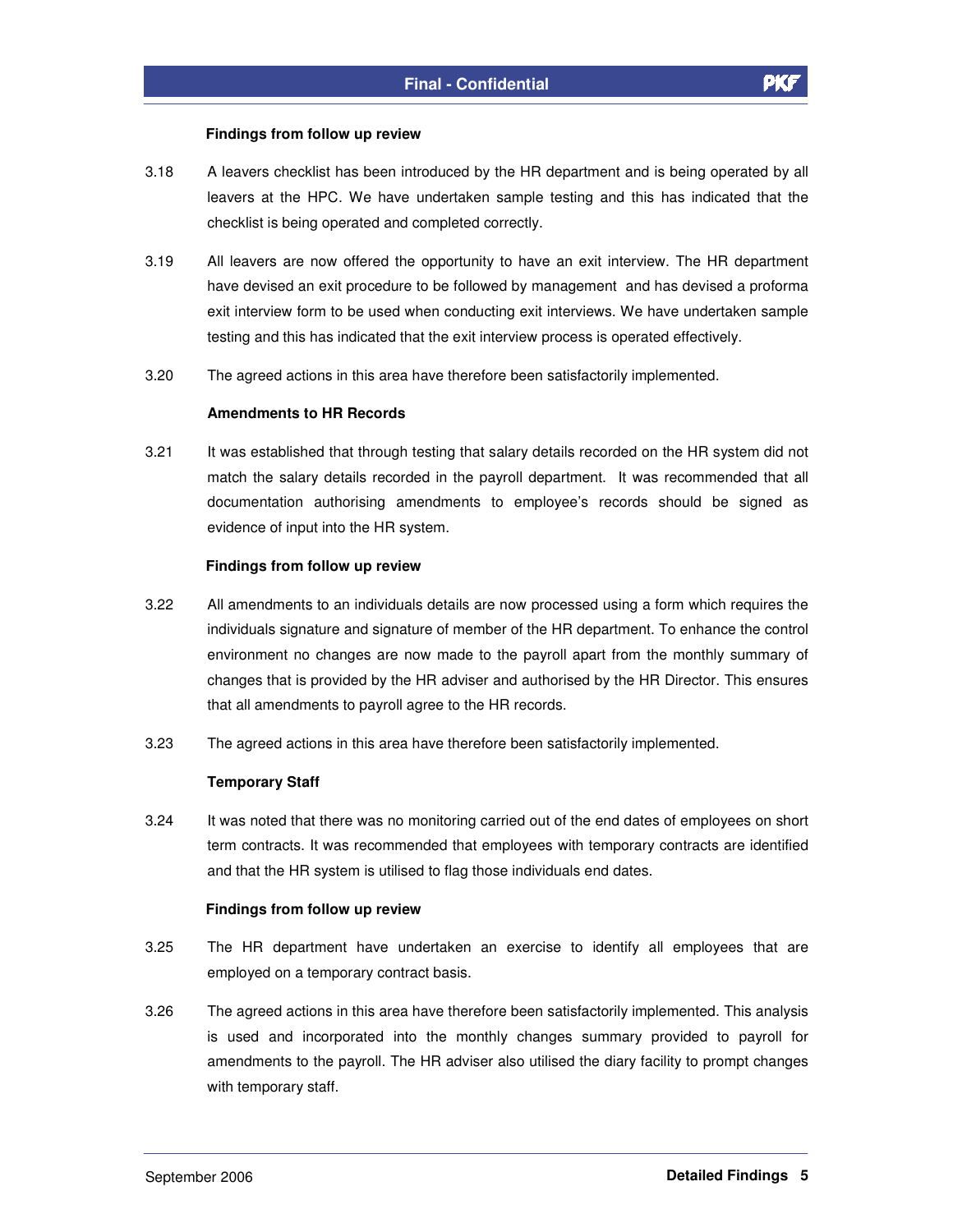#### **Staff Appraisals**

3.27 The previous review of Human Resources established that there was not an Officer who had been given responsibility for the annual appraisal system. There was also no monitoring to ensure that all staff had received an annual appraisal. It was recommended that a delegated Officer should be given responsibility for monitoring the completion of staff appraisals.

#### **Findings from follow up review**

- 3.28 Larissa Foster, the HR Director has been appointed as the delegated Officer with responsibility for the appraisal system. A new system was introduced and rolled out to all staff in February 2006. All completed forms have been retained on the individuals file and the completed forms have been used by HR to establish the training needs of the organisation. We have undertaken sample testing within this area and this has indicated that the an appraisal has taken place for each individual within the HPC.
- 3.29 The agreed actions in this area have therefore been satisfactorily implemented.

#### **Probation Period**

3.30 It was established that there were no procedures in place to inform employees and the relevant department manager of probationary period end dates. The review recommended that the end dates should be logged on the HR system and that standard letters recognising the end of an employee's probation period should be introduced as part of standard HR procedures.

#### **Findings from follow up review**

- 3.31 Standard forms and letter templates have been introduced as part of the standard HR procedures. There is guidance on the end of probation and a form titles end of probation review to be completed by the relevant department manager. There are also three letter templates available:
	- Failure to pass probation template letter;
	- Extension of probation period template letter; and
	- Confirmation of passed probation template letter.
- 3.32 The HR Officer also utilises the diary facility to prompt probation period end dates for all new staff. We have undertaken a review of a sample of files and each has included a completed form and has the appropriate probation letter sent to the individual. The agreed actions in this area have therefore been satisfactorily implemented.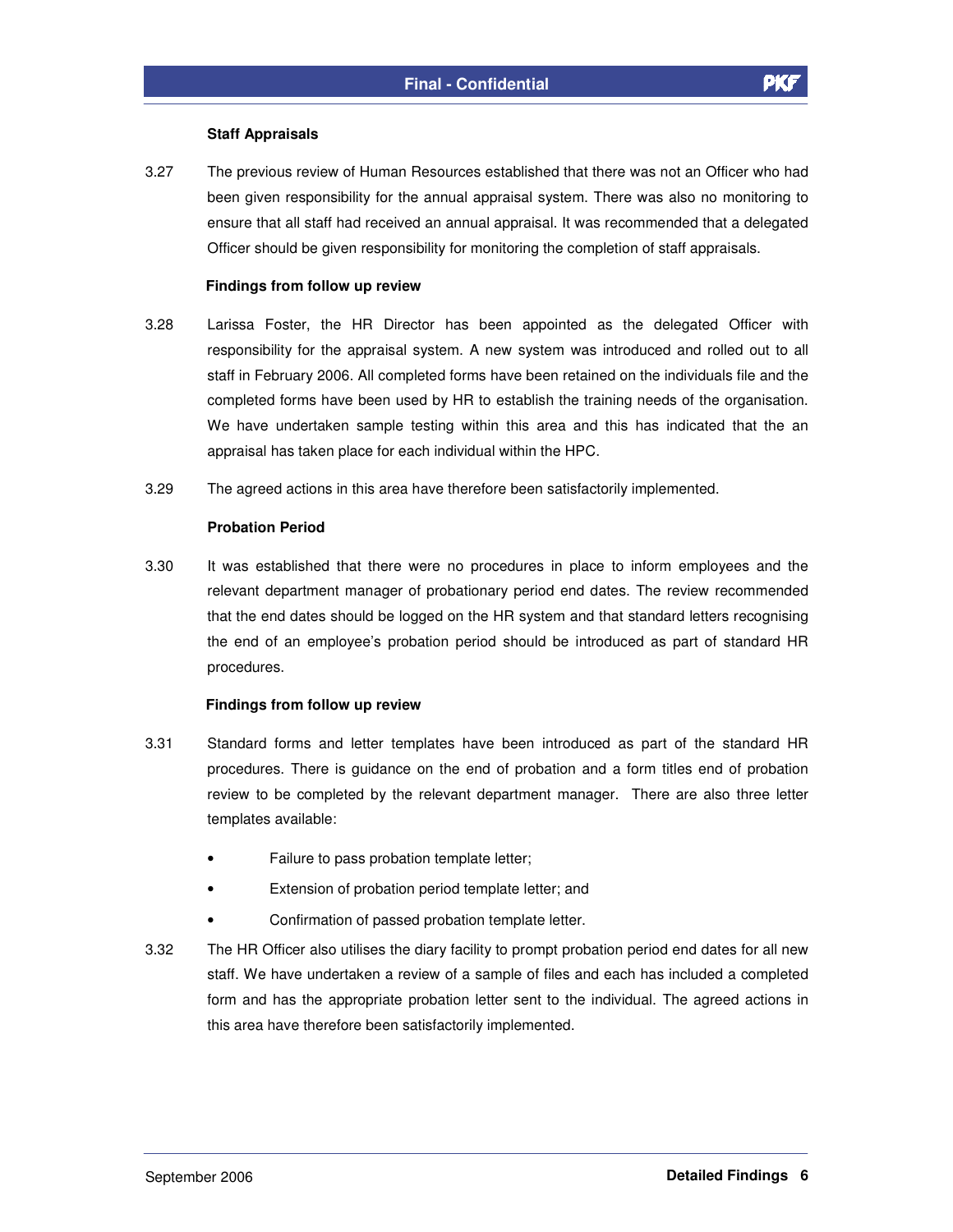#### **Educational Sponsorship**

3.33 There was no monitoring taking place of employees who have been sponsored to study for professional qualifications. There was also no written approval of the sponsorship granted. It was recommended that sponsored individuals are identified and this is recorded within the HR training records. The approval of the sponsorship should be formally documented.

#### **Findings from follow up review**

- 3.34 The HR department have devised a new form application for a course of study. This form requires the approval of the individuals line manager, HR Director, Finance Manager and the Chief Executive. There is a low number of individuals who are sponsored by the HPC, from a review of their files all have the appropriate documentation recorded.
- 3.35 The agreed actions in this area have therefore been satisfactorily implemented.

#### **Staff Training and Development**

3.36 The previous review of Human Resources identified that there was no structured training provided to staff. It was recommended that the training needs of the HPC should be identified through the performance management procedures.

#### **Findings from follow up review**

- 3.37 Larissa Foster, the HR Director has been appointed as the delegated Officer with responsibility for the appraisal system. A new system was introduced and rolled out to all staff in February 2006. All completed forms have been retained on the individuals file and the completed forms have been used by HR to establish the training needs of the organisation. We have undertaken sample testing within this area and this has indicated that the an appraisal has taken place for each individual within the HPC and that this has been used to create the training needs of the HPC.
- 3.38 The agreed actions in this area have therefore been satisfactorily implemented.

#### **Absence – Sickness Records**

3.39 It was established that the spreadsheet mechanism for recording absence relating to sickness was incorrect and that self certificates were not being obtained in all cases of absence. It was recommended that facilities with the HR system are investigated and whether reports can be generated accurately.

#### **Findings from follow up review**

3.40 Following the previous review the absence module of the HR system is now utilised fully. All absence is recorded on the HR system and this is used to generate a monthly report of absence. This report is circulated to all members of management and used to highlight those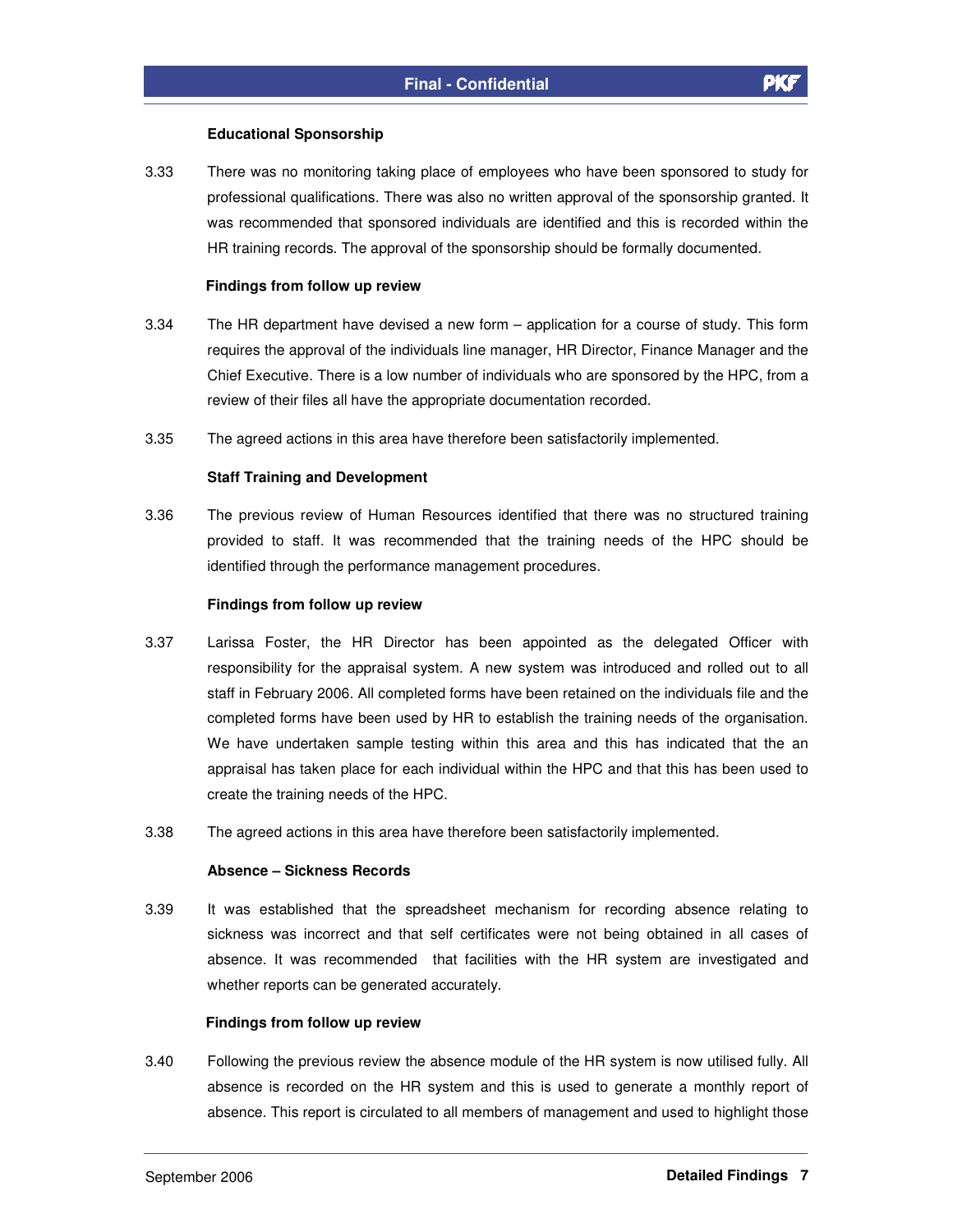individuals who have reached a trigger number of days that require formal action. The HR department have also created three proforma letters for use by management:

- Sickness absence review meeting trigger;
- Sickness absence review meeting; and
- Sickness absence review follow-up meeting.
- 3.41 We have reviewed the information contained in these reports and traced a sample of occurrences to the individuals file to ensure that self certificates have been obtained.
- 3.42 The agreed actions in this area have therefore been satisfactorily implemented.

#### **Recruitment of Partners**

3.43 It was established that there were no procedures in place to identify the usage levels of the partners employed at the HPC. It was recommended that a review was undertaken to identify the utilisation rates of partners and that a shared database should be set up which would allow the departments access to partner details.

#### **Findings from follow up review**

3.44 A review of the partners in place has been undertaken and the level of partners reduced. The i-extensions database has also been introduced which includes details of all of the partners being used by the HPC. This database can be accessed by all department within the HPC.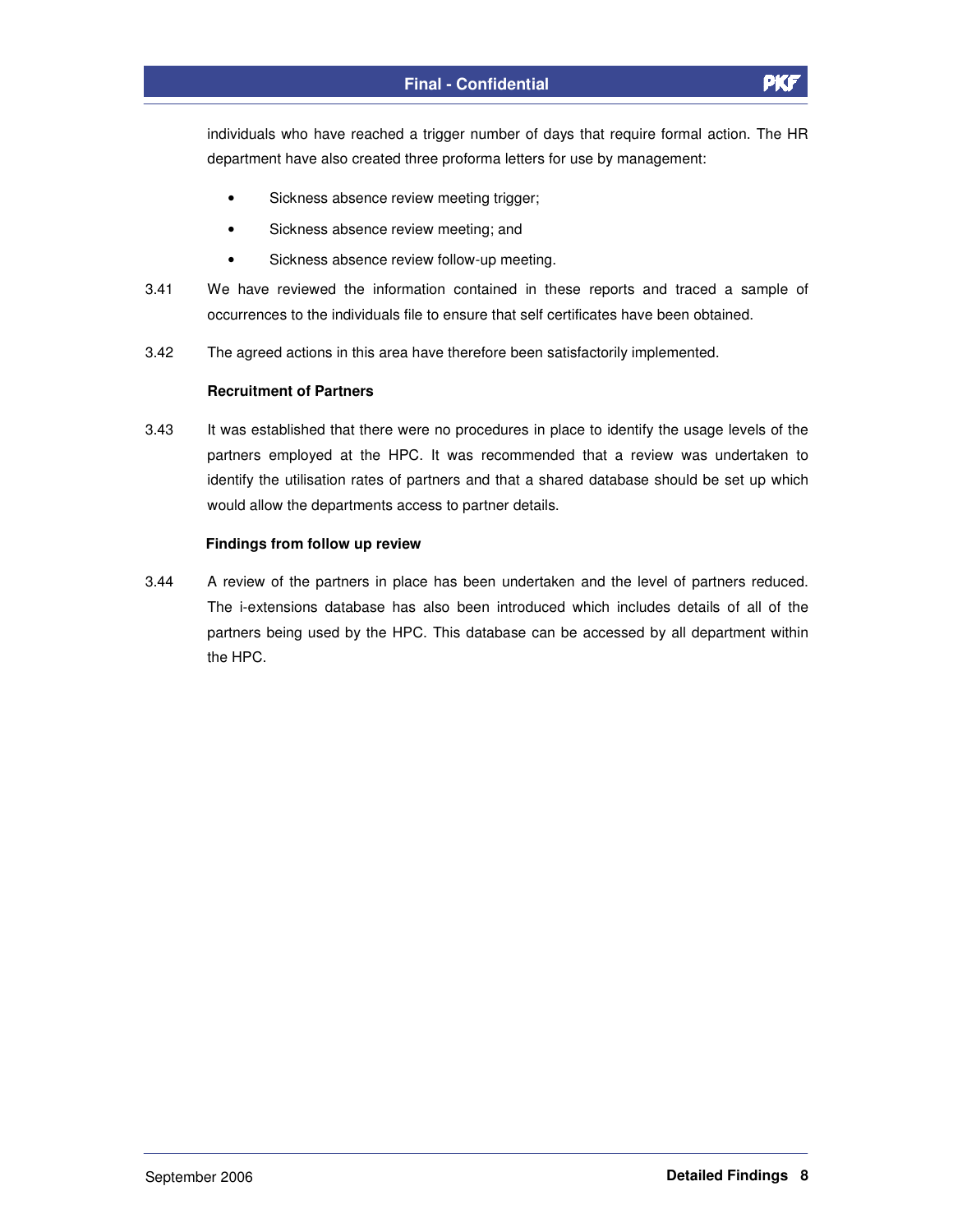PKF

# **Action Plan 4 Action Plan**  4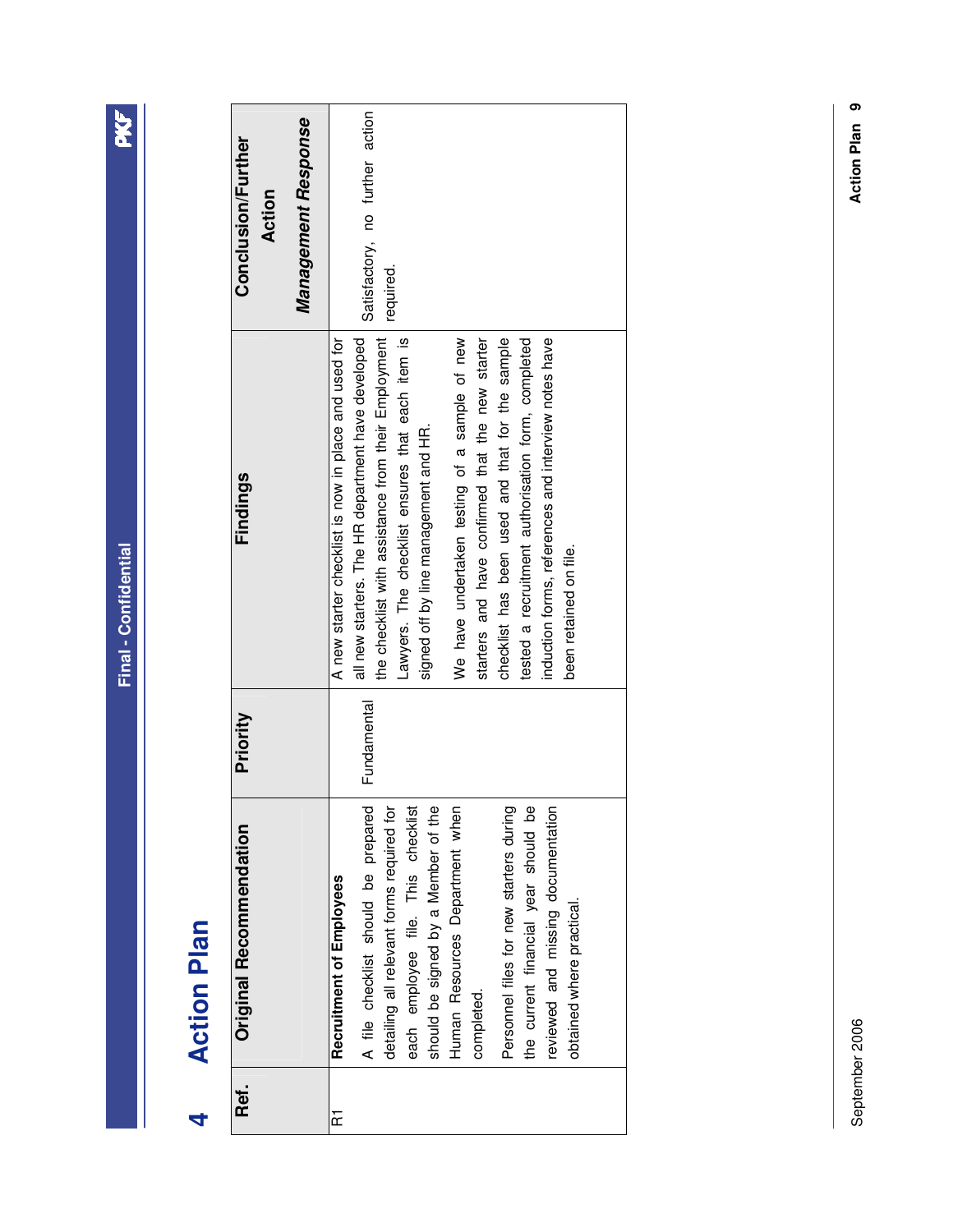| i<br>í |
|--------|
| г      |
| į      |
|        |
| г      |
|        |
|        |
|        |

PKF

| Management Response<br><b>Conclusion/Further</b><br>Action | conduct a further review of all<br>₽4<br>৳<br>entitlement to work within the<br>We recommend that HR<br>iles to ensure that<br>evidence<br>appropriate<br>UK is retained.                                                                                                               |
|------------------------------------------------------------|-----------------------------------------------------------------------------------------------------------------------------------------------------------------------------------------------------------------------------------------------------------------------------------------|
| Findings                                                   | by the HR department to ensure that evidence of<br>We have reviewed a sample of files and found one<br>instance where no evidence was shown on the<br>A review of all employee files has been undertaken<br>entitlement to work in the UK is recorded on the file.<br>individuals file. |
| Priority                                                   | <b>Fundamental</b>                                                                                                                                                                                                                                                                      |
| Original Recommendation                                    | Evidence of Entitlement to Work in<br>Adequate evidence of entitlement to<br>work within the UK should be obtained<br>for all new members of staff and a<br>copy of such evidence should be<br>retained on file.<br>š                                                                   |
| Ref.                                                       | R2                                                                                                                                                                                                                                                                                      |

September 2006 September 2006

Action Plan 10 **Action Plan 10**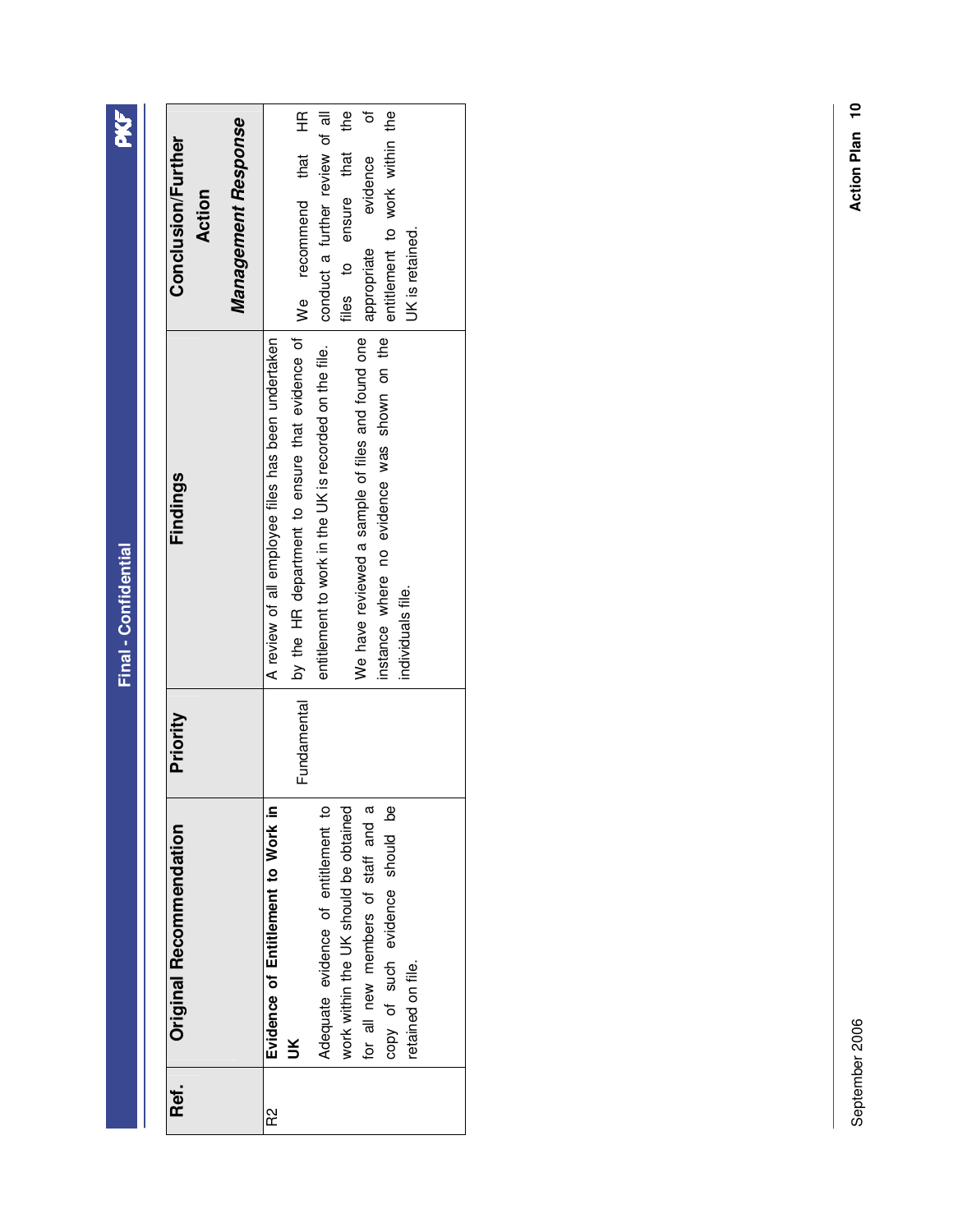| Ref. | Original Recommendation                                 | Priority    | Findings                                           | <b>Conclusion/Further</b><br>Action |
|------|---------------------------------------------------------|-------------|----------------------------------------------------|-------------------------------------|
|      |                                                         |             |                                                    | Management Response                 |
| R3   | Long Term Sickness                                      |             | We have reviewed a sample of files for individuals |                                     |
|      | Documentation detailing the monitoring                  | Fundamental | with known long term absence. In each case we      | Satisfactory, no further action     |
|      | of employees on long term absence                       |             | found the appropriate evidence for:                | required.                           |
|      | should be maintained within their                       |             |                                                    |                                     |
|      | personnel file. In line with the Absence                |             | Review meetings held with the employee to          |                                     |
|      | policy this should include evidence of                  |             | determine progress;                                |                                     |
|      | the following:                                          |             | · Referrals made to an Occupational Health         |                                     |
|      | Review meetings held with the                           |             | doctor for a second opinion and the results of     |                                     |
|      | employee to determine progress;                         |             | referrals; and                                     |                                     |
|      | Referrals made to an                                    |             | the<br>held with<br>· Return to work meetings      |                                     |
|      | Occupational Health doctor for a<br>second opinion; and |             | employee.                                          |                                     |
|      | Return to work meetings held                            |             |                                                    |                                     |
|      | with the employee.                                      |             |                                                    |                                     |
|      |                                                         |             |                                                    |                                     |

PKF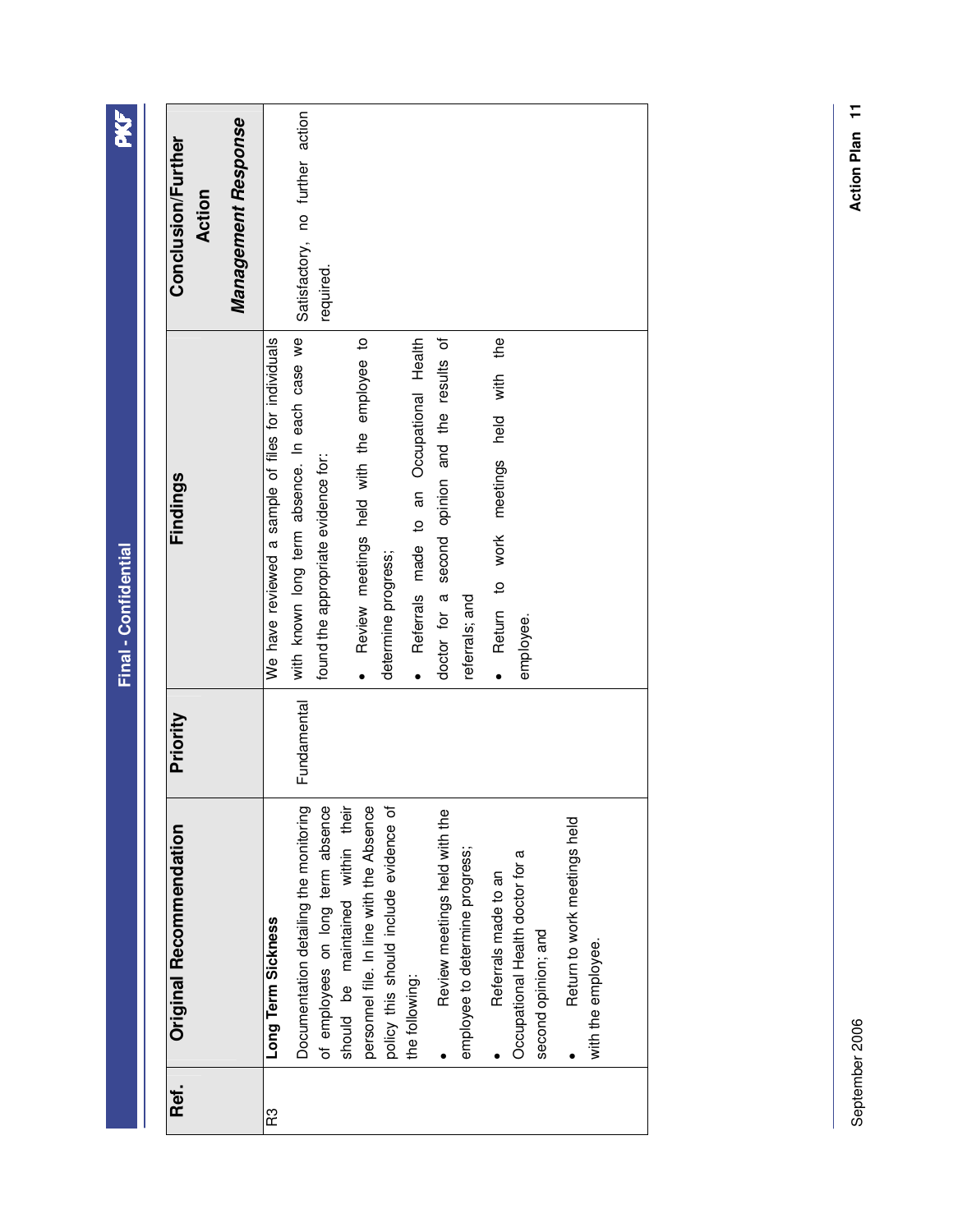| <b>PKF</b>           | Management Response<br>Conclusion/Further<br>Action | Satisfactory, no further action<br>required.                                                                                                                                                                                                                                                     | Satisfactory, no further action<br>required.                                                                                                                                                                                                                                                                                                                                                                                                                                                                                                                                                                                            |
|----------------------|-----------------------------------------------------|--------------------------------------------------------------------------------------------------------------------------------------------------------------------------------------------------------------------------------------------------------------------------------------------------|-----------------------------------------------------------------------------------------------------------------------------------------------------------------------------------------------------------------------------------------------------------------------------------------------------------------------------------------------------------------------------------------------------------------------------------------------------------------------------------------------------------------------------------------------------------------------------------------------------------------------------------------|
| Final - Confidential | Findings                                            | of new partners. There is a separate form for<br>Registration Assessor, Visitor and Panel Members.<br>A form has now been introduced for the recruitment<br>This form requires the authorisation of the<br>Finance<br>Department Director, Partner Manager,<br>Director and the Chief Executive. | department and is being operated by all leavers at<br>the HPC. We have undertaken sample testing and<br>an exit interview. The HR department have devised<br>an exit procedure to be followed by management<br>and has devised a proforma exit interview form to be<br>used when conducting exit interviews. We have<br>undertaken sample testing and this has indicated<br>this has indicated that the checklist is being operated<br>All leavers are now offered the opportunity to have<br>that the exit interview process is operated effectively.<br>A leavers checklist has been introduced by the HR<br>and completed correctly. |
|                      | Priority                                            | Fundamental                                                                                                                                                                                                                                                                                      | Fundamental                                                                                                                                                                                                                                                                                                                                                                                                                                                                                                                                                                                                                             |
|                      | Original Recommendation                             | and<br>A standard form should be introduced<br>to evidence the justification<br>approval to recruit new partners.<br><b>Approval of Partners</b>                                                                                                                                                 | eq<br>introduced to ensure that information<br>equipment have been checked prior to<br>outstanding loans and the return of<br>holidays,<br>Employees should also be offered the<br>option of an exit interview with the<br>checklist should<br>Human Resources department.<br>outstanding<br>the employee's leaving date.<br>Leaving Procedures<br>A leavers<br>such as                                                                                                                                                                                                                                                                 |
|                      | Ref.                                                | R4                                                                                                                                                                                                                                                                                               | R5                                                                                                                                                                                                                                                                                                                                                                                                                                                                                                                                                                                                                                      |

> September 2006 September 2006

Action Plan 12 **Action Plan 12**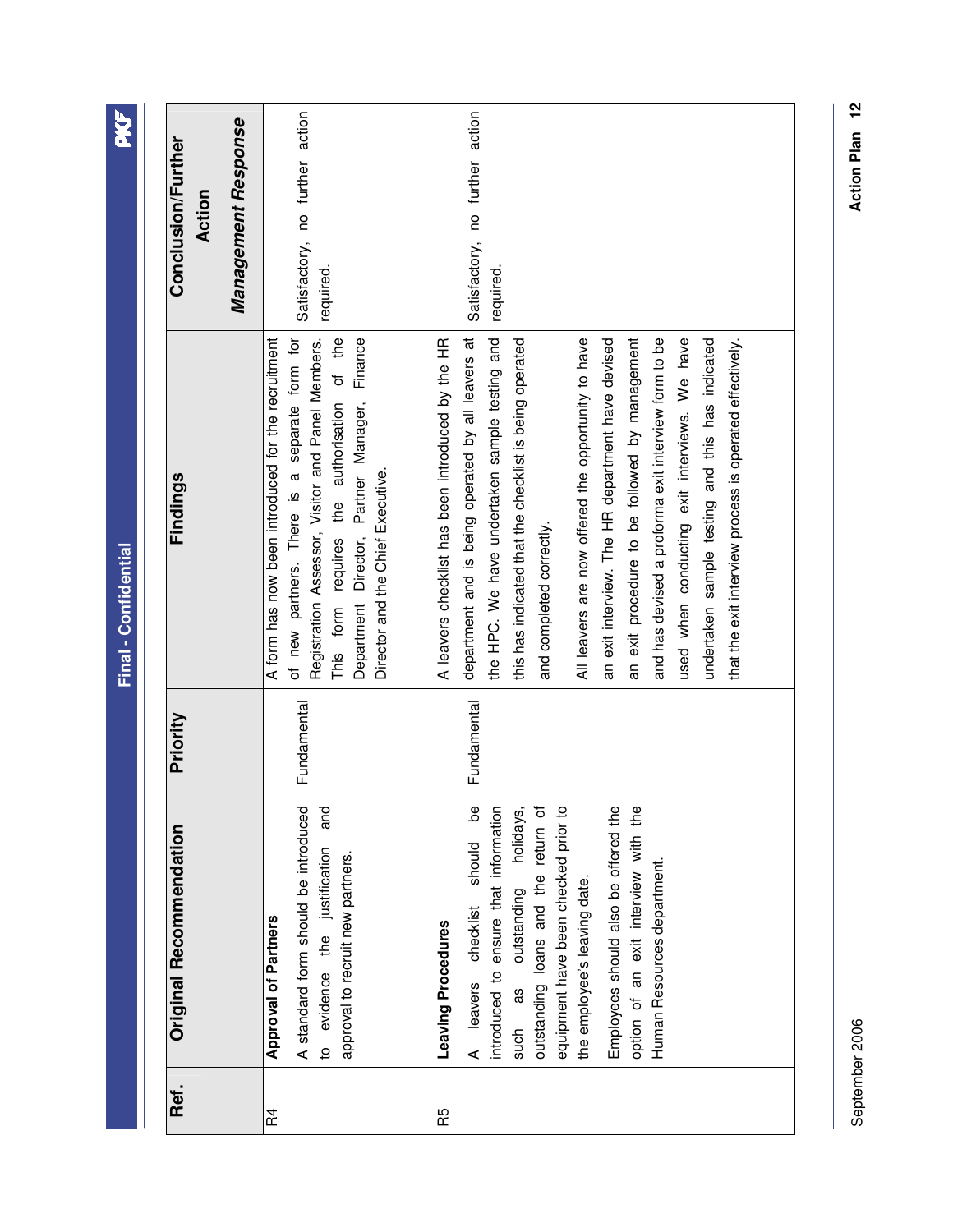| Ref. | Original Recommendation                                                                                                                                                                                                                                                        | Priority    | Findings                                                                                                                                                                                                                                                                                                                                                                                                                                              | Management Response<br>Conclusion/Further<br>Action |
|------|--------------------------------------------------------------------------------------------------------------------------------------------------------------------------------------------------------------------------------------------------------------------------------|-------------|-------------------------------------------------------------------------------------------------------------------------------------------------------------------------------------------------------------------------------------------------------------------------------------------------------------------------------------------------------------------------------------------------------------------------------------------------------|-----------------------------------------------------|
| R6   | amendments to an employee's record<br>initialled by the relevant member of<br>authorising<br>staff as evidence of input into the HR<br>on the HR system should be signed or<br><b>Amendments to HR Records</b><br>documentation<br>system.<br>₹                                | Significant | processed using a form which requires the<br>individuals signature and signature of member of the<br>the HR adviser and authorised by the HR Director.<br>HR department. To enhance the control environment<br>the monthly summary of changes that is provided by<br>This ensures that all amendments to payroll agree to<br>All amendments to an individuals details are now<br>no changes are now made to the payroll apart from<br>the HR records. | Satisfactory, no further action<br>required.        |
| R7   | with temporary<br>contracts should be identified. The<br>investigated and fully utilised to ensure<br>facilities of the HR system should be<br>that where an employee's contract end<br>date is approaching, it is "flagged" on<br>All employees<br>Temporary Staff<br>system. | Significant | identify all employees that are employed on a<br>The HR department have undertaken an exercise to<br>This analysis is used and incorporated into the<br>monthly changes summary provided to payroll for<br>amendments to the payroll. The HR adviser also<br>utilised the diary facility to prompt changes with<br>temporary contract basis.<br>temporary staff.                                                                                      | Satisfactory, no further action<br>required.        |

September 2006 September 2006

Action Plan 13 **Action Plan 13**

PKF

**Final - Confidential** 

Final - Confidential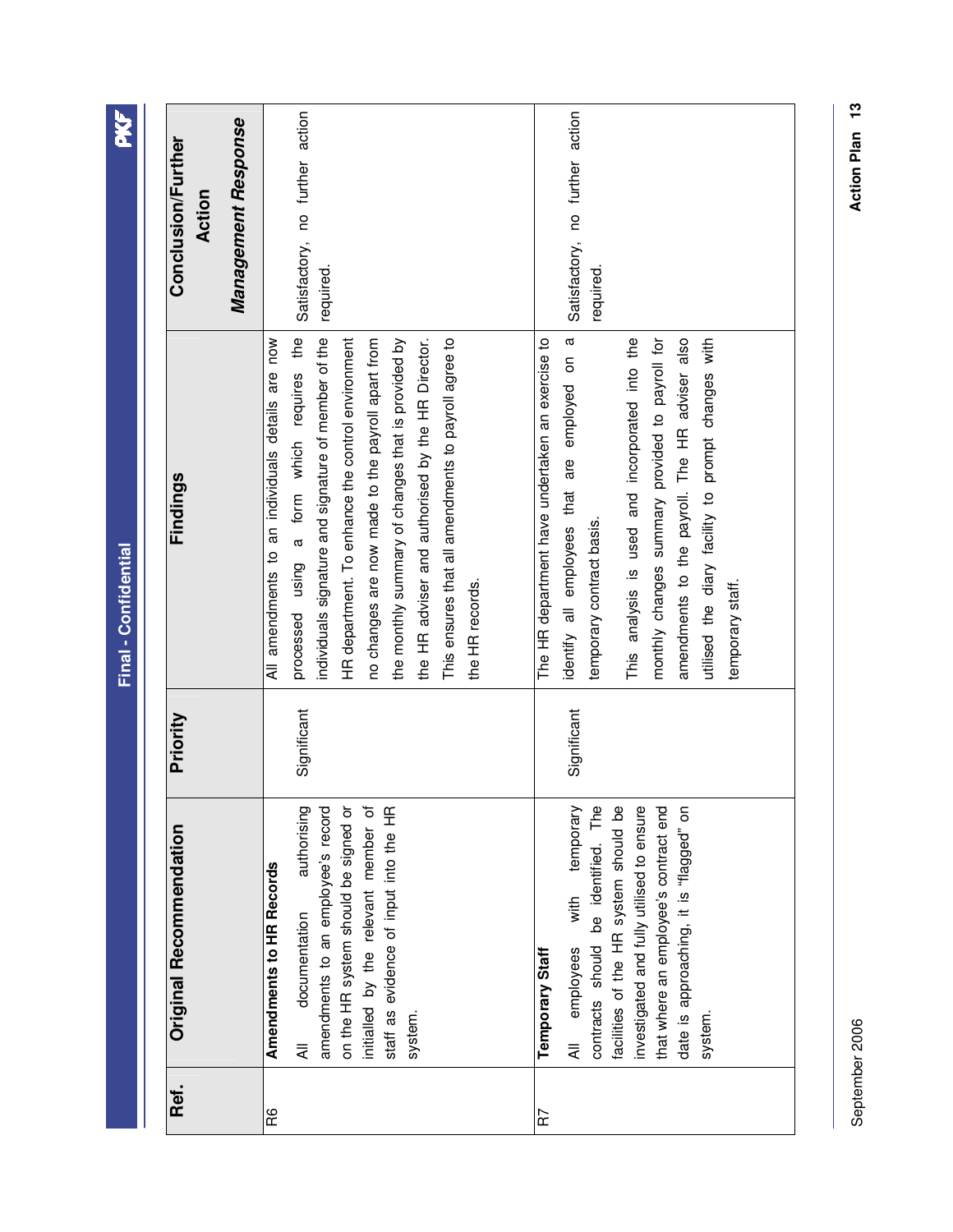| Ref. | Original Recommendation                | Priority    | Findings                                                | <b>Conclusion/Further</b><br>Action |
|------|----------------------------------------|-------------|---------------------------------------------------------|-------------------------------------|
|      |                                        |             |                                                         | Management Response                 |
| R8   | <b>Staff Appraisals</b>                |             | Larissa Foster, the HR Director has been appointed      |                                     |
|      | To ensure that all staff have received | Significant | as the delegated Officer with responsibility for the    | Satisfactory, no further action     |
|      | an annual appraisal, a delegated       |             | appraisal system. A new system was introduced and       | required.                           |
|      | Officer independent from the appraisal |             | rolled out to all staff in February 2006. All completed |                                     |
|      | process should be given responsibility |             | forms have been retained on the individuals file and    |                                     |
|      | for monitoring the completion of staff |             | the completed forms have been used by HR to             |                                     |
|      | appraisals.                            |             | establish the training needs of the organisation. We    |                                     |
|      |                                        |             | have undertaken sample testing within this area and     |                                     |
|      |                                        |             | this has indicated that the an appraisal has taken      |                                     |
|      |                                        |             | place for each individual within the HPC.               |                                     |
|      |                                        |             |                                                         |                                     |
|      |                                        |             |                                                         |                                     |

**PKF**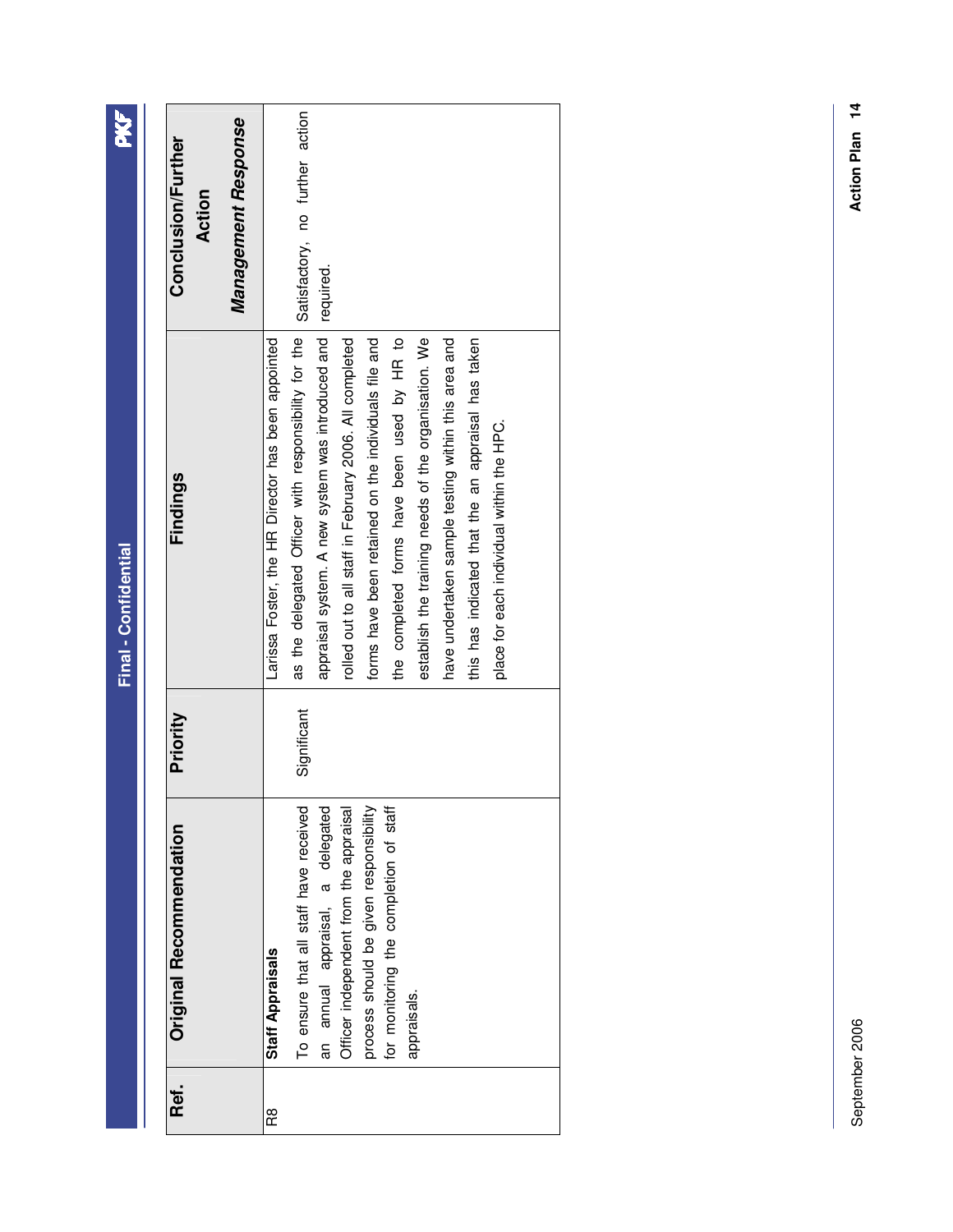| <b>Conclusion/Further</b><br>Action | Management Response | Satisfactory, no further action                                                                    | required.                                                                                              |                                                                                                                |                                                         |                                                                    |                                                        |                                                                                                                                                                                                                                                                              |
|-------------------------------------|---------------------|----------------------------------------------------------------------------------------------------|--------------------------------------------------------------------------------------------------------|----------------------------------------------------------------------------------------------------------------|---------------------------------------------------------|--------------------------------------------------------------------|--------------------------------------------------------|------------------------------------------------------------------------------------------------------------------------------------------------------------------------------------------------------------------------------------------------------------------------------|
| Findings                            |                     | introduced as part of the standard HR procedures.<br>Standard forms and letter templates have been | There is guidance on the end of probation and a<br>form titles end of probation review to be completed | by the relevant department manager. There are also<br>three letter templates available:                        | Failure to pass probation template letter;<br>$\bullet$ | Extension of probation period template letter;<br>and<br>$\bullet$ | · Confirmation of passed probation template<br>letter. | prompt probation period end dates for all new staff.<br>We have undertaken a review of a sample of files<br>The HR Adviser also utilises the diary facility to<br>and each has included a completed form and has<br>the appropriate probation letter sent to the individual. |
| Priority                            |                     | Significant                                                                                        |                                                                                                        |                                                                                                                |                                                         |                                                                    |                                                        |                                                                                                                                                                                                                                                                              |
| Original Recommendation             |                     | Probation period end dates should be<br><b>Probation Period</b>                                    | monitored by the HR staff. A standard<br>"logged" onto the HR system and                               | letter recognising an employee's<br>completion of probation period should<br>be introduced and form part of HR | procedures.                                             |                                                                    |                                                        |                                                                                                                                                                                                                                                                              |
| Ref.                                |                     | R9                                                                                                 |                                                                                                        |                                                                                                                |                                                         |                                                                    |                                                        |                                                                                                                                                                                                                                                                              |

PKF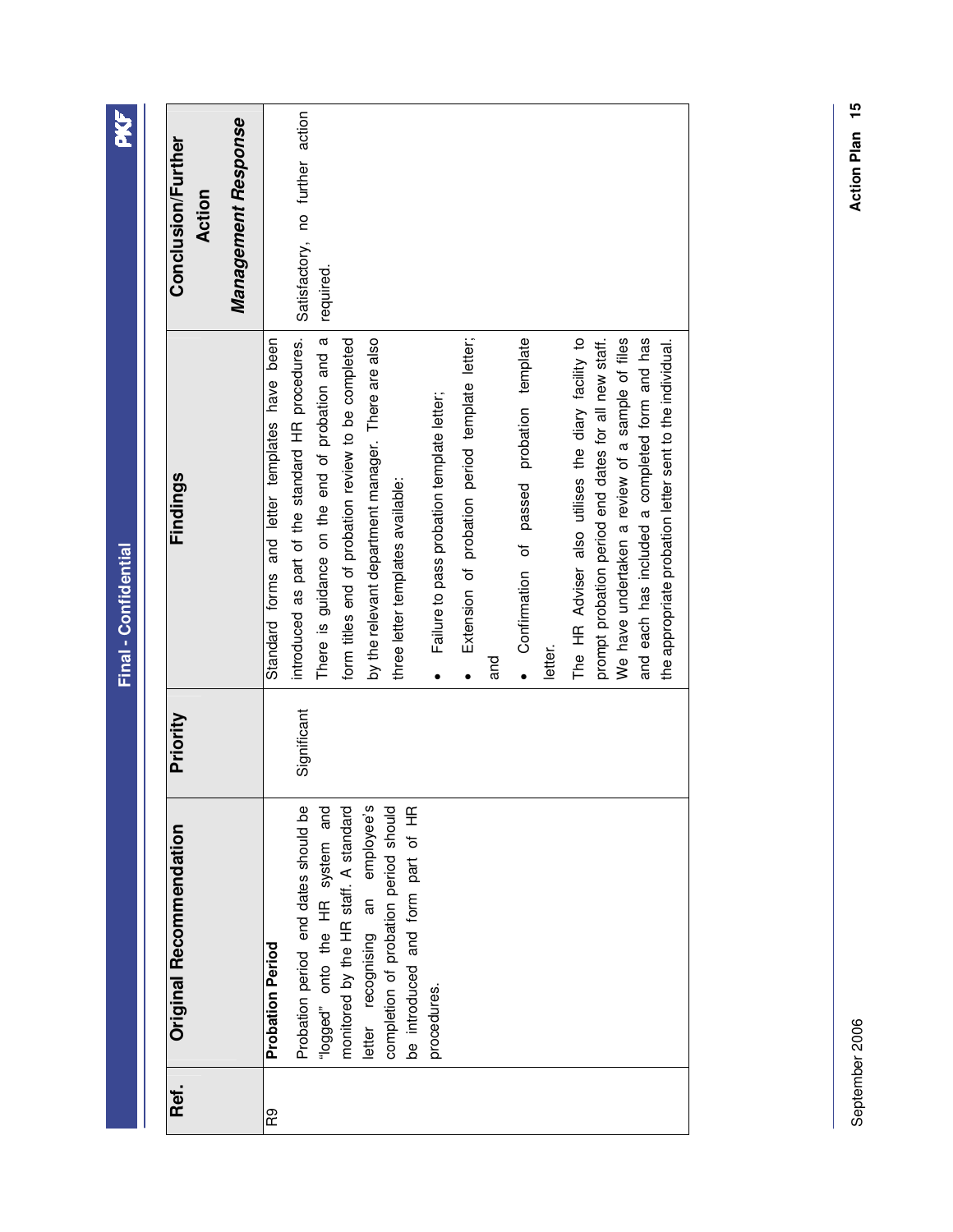| Ref.                  | Original Recommendation                                                                                                                                                                                                                                                                                                                                                                       | Priority    | Findings                                                                                                                                                                                                                                                                                                                                                                                                                                                                                             | <b>Conclusion/Further</b><br>Action          |
|-----------------------|-----------------------------------------------------------------------------------------------------------------------------------------------------------------------------------------------------------------------------------------------------------------------------------------------------------------------------------------------------------------------------------------------|-------------|------------------------------------------------------------------------------------------------------------------------------------------------------------------------------------------------------------------------------------------------------------------------------------------------------------------------------------------------------------------------------------------------------------------------------------------------------------------------------------------------------|----------------------------------------------|
|                       |                                                                                                                                                                                                                                                                                                                                                                                               |             |                                                                                                                                                                                                                                                                                                                                                                                                                                                                                                      | Management Response                          |
| R <sub>10</sub>       | ৳<br>Ъe<br>All sponsored employees should be<br>identified and recorded within HR<br>educational sponsorship should<br>records. Approval<br>Educational Sponsorship<br>formally documented.<br>training                                                                                                                                                                                       | Significant | application for a course of study. This form requires<br>the approval of the individuals line manager, HR<br>There is a low number of individuals who are<br>Director, Finance Manager and the Chief Executive.<br>The HR department have devised a new form -<br>sponsored by the HPC, from a review of their files all<br>have the appropriate documentation recorded.                                                                                                                             | Satisfactory, no further action<br>required. |
| <b>R<sub>11</sub></b> | Training needs within the organisation<br>skills gap has been identified and to<br>should be identified through the<br>performance management procedures.<br>In accordance with the policy on staff<br>training, staff should be encouraged to<br>ensure that they are up to date with<br>undertake training courses where a<br><b>Staff Training and Development</b><br>latest developments. | Significant | out to all staff in February 2006. All completed forms<br>have been retained on the individuals file and the<br>completed forms have been used by HR to establish<br>the training needs of the organisation. We have<br>undertaken sample testing within this area and this<br>has indicated that the an appraisal has taken place<br>for each individual within the HPC and that this has<br>A new appraisal system was introduced and rolled<br>been used to create the training needs of the HPC. | Satisfactory, no further action<br>required. |

September 2006

September 2006

Action Plan 16 **Action Plan 16**

**PKF** 

**Final - Confidential** 

Final - Confidential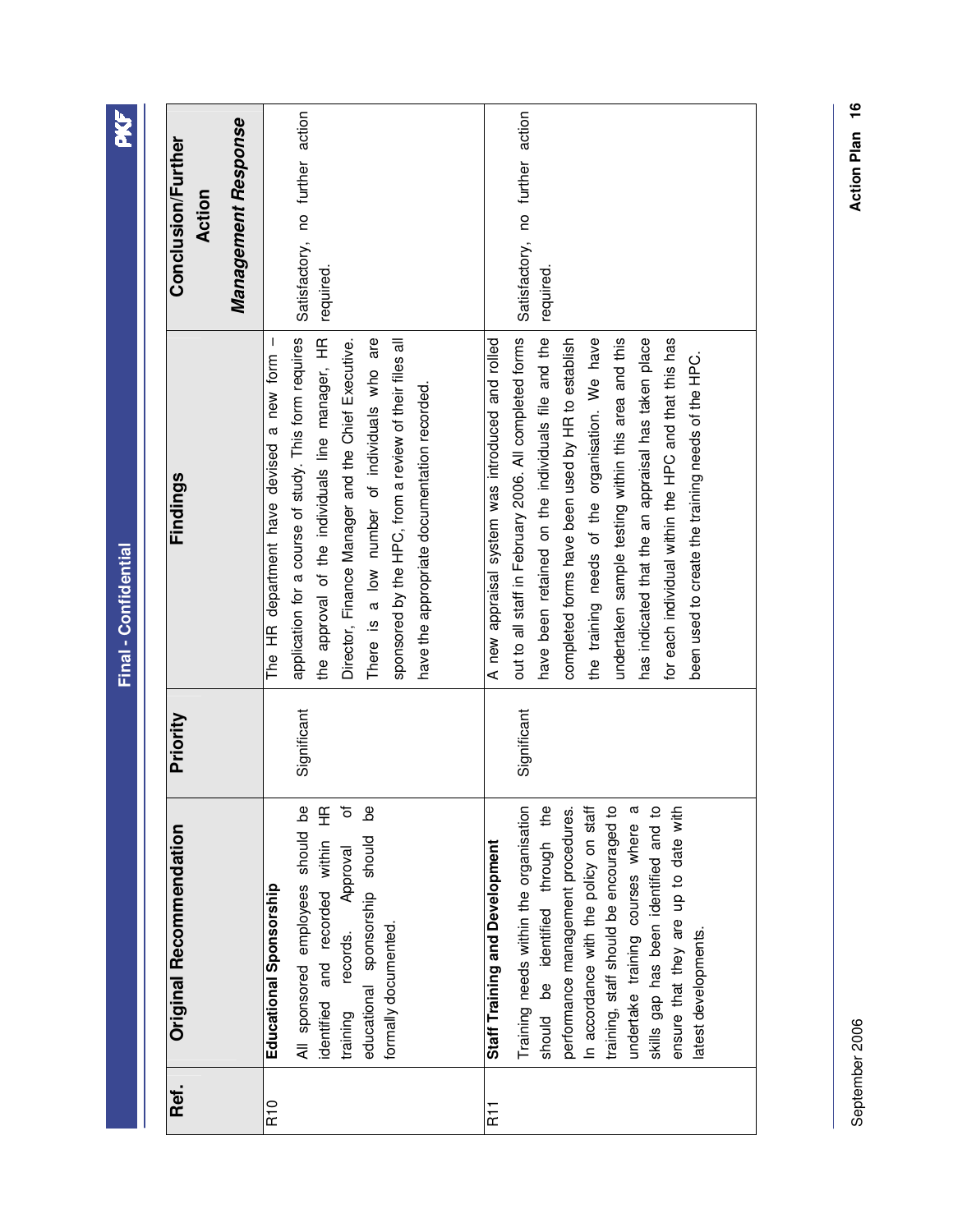| Management Response<br><b>Conclusion/Further</b><br>Action | Satisfactory, no further action<br>required.                                                                                                                                                                                                                                                                                                                                                                                                                                                                                                                                                                                                                                                                                                                                                                 |
|------------------------------------------------------------|--------------------------------------------------------------------------------------------------------------------------------------------------------------------------------------------------------------------------------------------------------------------------------------------------------------------------------------------------------------------------------------------------------------------------------------------------------------------------------------------------------------------------------------------------------------------------------------------------------------------------------------------------------------------------------------------------------------------------------------------------------------------------------------------------------------|
| Findings                                                   | of the HR system is now utilised fully. All absence is<br>recorded on the HR system and this is used to<br>trigger number of days that require formal action.<br>Following the previous review the absence module<br>circulated to all members of management and used<br>to highlight those individuals who have reached a<br>HR department have also created three<br>generate a monthly report of absence. This report is<br>these reports and traced a sample of occurrences to<br>the individuals file to ensure that self certificates<br>We have reviewed the information contained in<br>Sickness absence review follow-up meeting.<br>Sickness absence review meeting trigger;<br>Sickness absence review meeting; and<br>proforma letters for use by management:<br>have been obtained.<br>The<br>٠ |
| Priority                                                   | Significant                                                                                                                                                                                                                                                                                                                                                                                                                                                                                                                                                                                                                                                                                                                                                                                                  |
| Original Recommendation                                    | Absence details should be recorded<br>onto the HR system. Facilities of the<br>HR system should be investigated in<br>order to generate reports on absence.<br>The absence reports generated should<br>then be checked against supporting<br>documentation to confirm accuracy.<br>Absence - Sickness Records                                                                                                                                                                                                                                                                                                                                                                                                                                                                                                |
| Ref.                                                       | R12                                                                                                                                                                                                                                                                                                                                                                                                                                                                                                                                                                                                                                                                                                                                                                                                          |

September 2006

September 2006

Action Plan 17 **Action Plan 17**

PKF

**Final - Confidential** 

Final - Confidential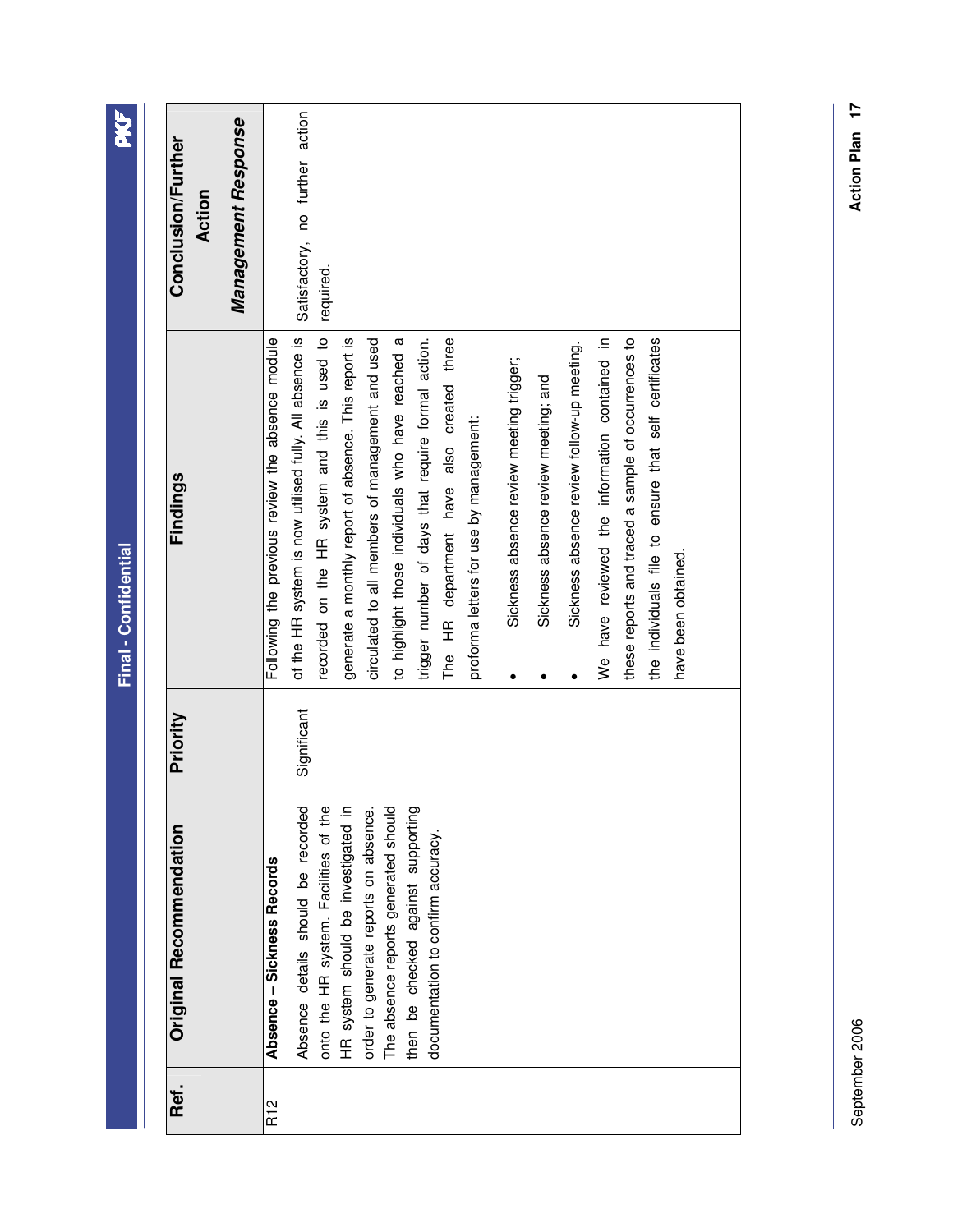| Management Response<br><b>Conclusion/Further</b><br>Action | Satisfactory, no further action<br>required.                                                                                                                                                                                                                                                                                                                                                                                            |
|------------------------------------------------------------|-----------------------------------------------------------------------------------------------------------------------------------------------------------------------------------------------------------------------------------------------------------------------------------------------------------------------------------------------------------------------------------------------------------------------------------------|
| Findings                                                   | extensions database has also been introduced<br>undertaken and the level of partners reduced. The i-<br>A review of the partners in place has been<br>which includes details of all of the partners being<br>used by the HPC. This database can be accessed<br>by all department within the HPC.                                                                                                                                        |
| Priority                                                   | Significant                                                                                                                                                                                                                                                                                                                                                                                                                             |
| <b>Original Recommendation</b>                             | A review should be carried out to<br>A shared database should be set up<br>work required. Thus, reducing<br>administration costs of finding new<br>which allows the various departments<br>identify the utilisation rates of partners.<br>access to partner details. This will help<br>location and ability to carry out the<br>to inform staff of partners' availability,<br><b>Recruitment of Partners</b><br>partners unnecessarily. |
| Ref.                                                       | R13                                                                                                                                                                                                                                                                                                                                                                                                                                     |

**PKF**